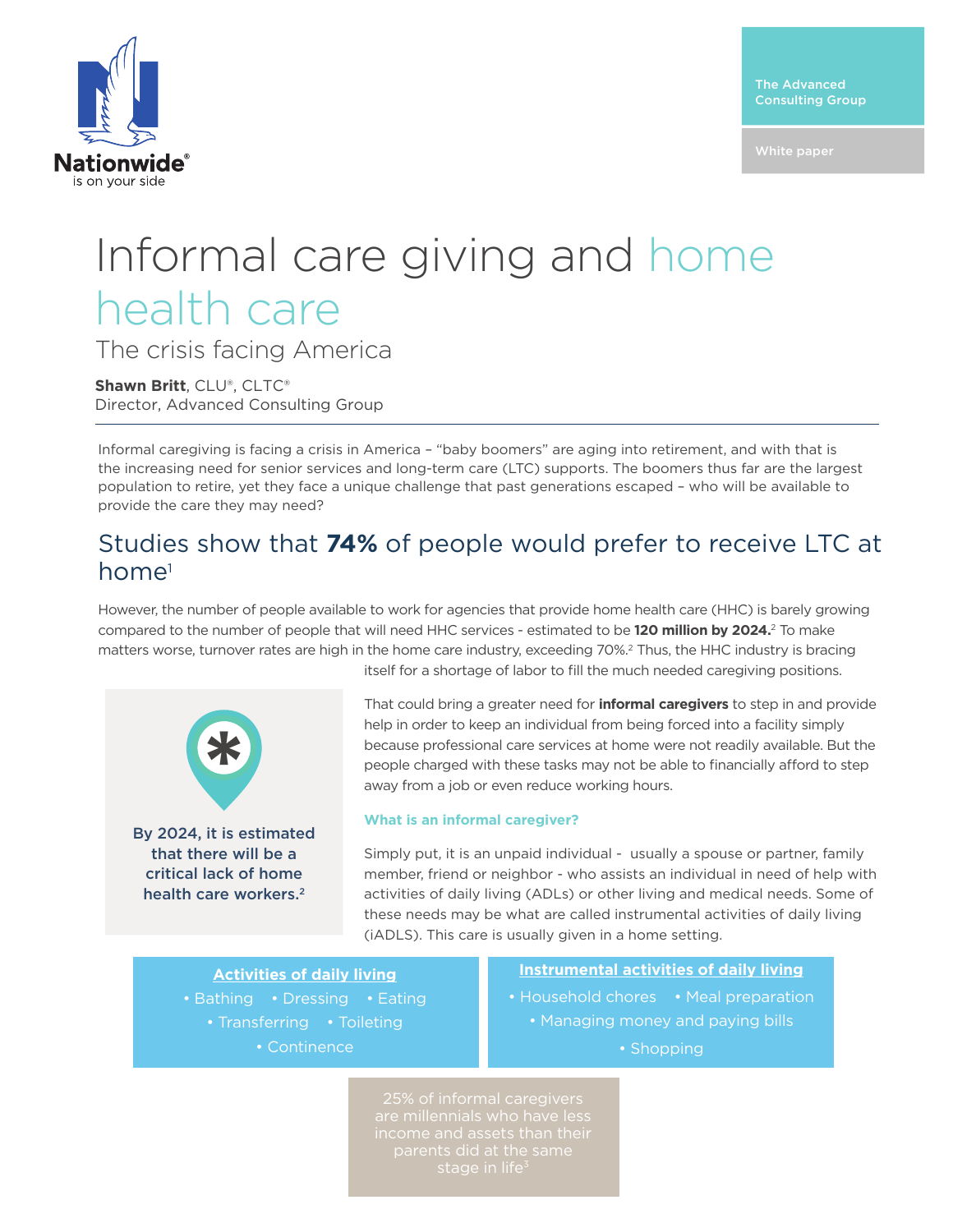#### **The resulting cost to people providing informal care is more than double the cost of HHC and facility care combined**

#### \$241.7 billion

Annual cost of paid care

More than twice that amount is spent on informal care

## \$522 billion

Annual amount spent and

**To put those numbers in persective, there is more overall cost to informal care than the total sales for Walmart in 2016 (\$482 billion)7**

## Who is providing home care?

66% of older people receiving care at home get their care exclusively from family (mostly wives and daughters)<sup>8</sup>

26% receive some combination of paid help and unpaid family care<sup>8</sup>

Only 9% receive all of their care from paid help<sup>8</sup>

People may perceive informal care as being "free", but in reality there is a big cost connected to the sacrifices family or friends make to provide care. The cost to caregivers includes:

- **• Economic**
- **• Time**
- **• Health**

# Economic impact to caregivers

The average caregiver is a married 49-year-old female who is employed.<sup>8</sup> Caregiving reduces paid work hours for these women on average of 41% and results in other career sacrifices in the form of passed up promotions, taking a leave of absence, quitting their job entirely or retiring early.<sup>8</sup> Individuals returning to work when caregiving ends often wind up in jobs with less pay and less in benefits than the job they previously held. In addition, caregivers generally have out-ofpocket expenses relating to their caregiving responsibilities. This adds up to a large economic sacrifice.

- \$7,000 approximate average annual out-of-pocket expense for family caregivers<sup>9</sup>
- \$12,000 approximate average annual out-of-pocket expense for long-distance caregivers<sup>9</sup>
- \$303,880 caregiver's average loss over a lifetime in lost wages and benefits<sup>8</sup>
	- Men \$283,716 Women \$324,044<sup>8</sup>

# Time spent caregiving

Caregivers often invest significant time into helping their loved one. This results in time away from their own family, friends and personal and work responsibilities.

- 24 hours a week the average amount of time spent in the role of caregiver<sup>10</sup>
- $4$  years the average amount of time, in total, an individual devotes to caregiving<sup>10</sup>
- 30 billion hours the total number of hours spent in the U.S., per year, on informal caregiving<sup>10</sup> • 22 billion hours are performed by people with full time jobs<sup>10</sup>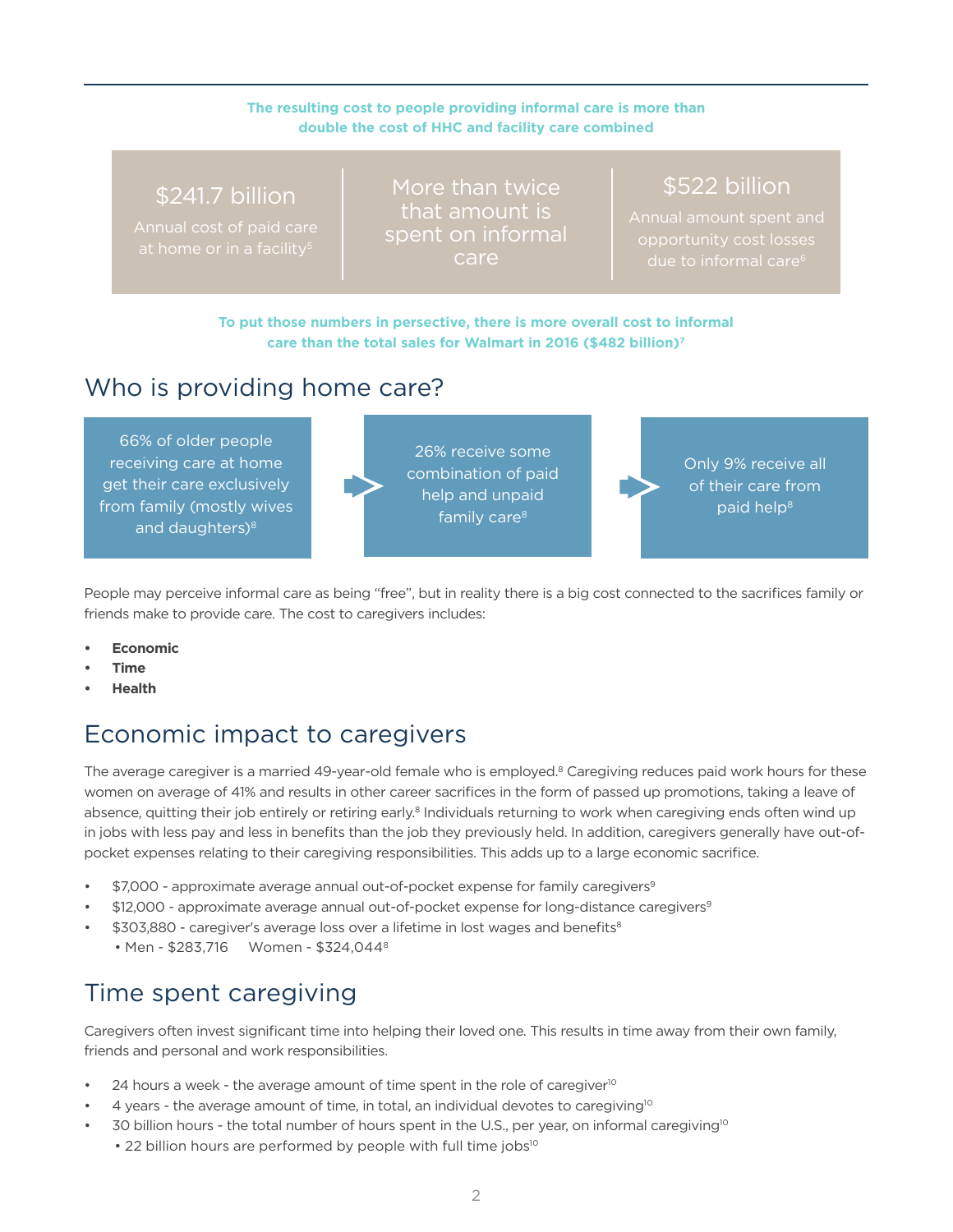# Health impact of caregivers

Economic and time challenges coupled with the physical and emotional stress associated with caregiving can impact the health of the caregiver. People who provide informal care are more susceptible to<sup>8</sup> -

| <b>Anger and</b><br><b>Emotional</b><br>anxiety<br><b>stress</b> | <b>Escalated</b><br>substance<br>abuse | <b>Higher</b><br>mortality<br>rates |
|------------------------------------------------------------------|----------------------------------------|-------------------------------------|
|------------------------------------------------------------------|----------------------------------------|-------------------------------------|

- Caregivers are 2x more likely to say their overall health is poor vs. the general population<sup>11</sup>
- **40% of sole caregivers** predecease the patient they are caring for<sup>12</sup>

# Meeting the challenge

How can advisors help clients address some of these challenges? That's where long-term care insurance coverage can help. Any type of LTC coverage can provide additional funds to help cover the cost of qualifying LTC expenses; and possessing funds for LTC leaves an individual with more care options outside of depending on family or friends. However, when discussing LTC coverage with a client, the advisor should ask what type of care is desired. Clients expressing interest in paying family members or unlicensed caregivers, or looking at alternative care services for their LTC needs may want to consider a cash indemnity policy.

### Cash indemnity - Looking at value vs. price

When you consider the policies available, what is worth more - a reimbursement policy with more potential benefit dollars or a cash indemnity policy paying the full available monthly benefit with no restrictions on use? A reimbursement policy "may" pay for alternative care services if the insurance company chooses to approve the expenditure, but they generally do not reimburse for the cost of care provided by an immediate family member or for care from unlicensed caregiver (which can be less expensive).

However, cash indemnity LTC benefits can be used 100% without restriction from the insurance company; thus the policy owner can pay their daughter, niece or other family member, or a friend to care for them. This could help replace some or all of the income the caregiver may have to sacrifice in order to take on the caregiving responsibilities.<sup>13</sup> In addition, there is a future value to cash indemnity benefits – paying for the unknown. As other creative solutions to LTC services and supports come into being (for example non-human help such as robots), cash indemnity benefits will be there ready to pay for what is needed. Thus, some clients may find more value in a policy whose benefit pool is open to any and all care options without need for approval from the insurance company.

LTC services and supports are likely to continue evolving into the future to meet the ever changing needs people will face as the shift in the LTC work force takes place. Owning a cash indemnity LTC solution is one way to prepare for changes and have flexible funding to pay for accessible care.